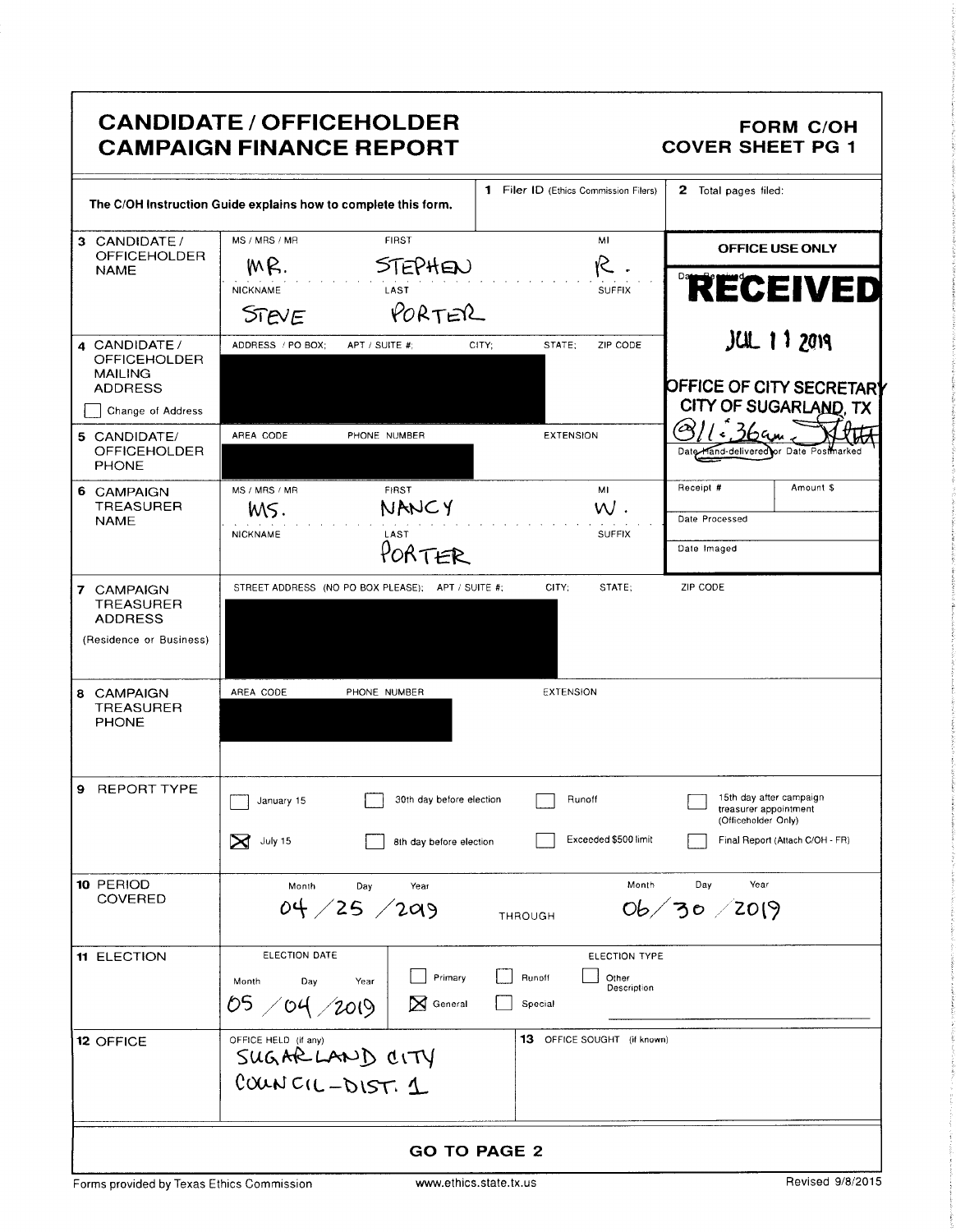# **CANDIDATE / OFFICEHOLDER CAMPAIGN FINANCE REPORT**

#### **FORM C/OH COVER SHEET PG 2**

| 14 C/OH NAME                                       |                                                                                                     | PORTER, STEPHEN R. (STEVE)                                                                                                                                                                                                                                                                                                                                              | <b>15</b> Filer ID (Ethics Commission Filers)                                                                                                                |
|----------------------------------------------------|-----------------------------------------------------------------------------------------------------|-------------------------------------------------------------------------------------------------------------------------------------------------------------------------------------------------------------------------------------------------------------------------------------------------------------------------------------------------------------------------|--------------------------------------------------------------------------------------------------------------------------------------------------------------|
| <b>16 NOTICE FROM</b><br>POLITICAL<br>COMMITTEE(S) | OF SUCH EXPENDITURES.                                                                               | THIS BOX IS FOR NOTICE OF POLITICAL CONTRIBUTIONS ACCEPTED OR POLITICAL EXPENDITURES MADE BY POLITICAL COMMITTEES TO<br>SUPPORT THE CANDIDATE / OFFICEHOLDER. THESE EXPENDITURES MAY HAVE BEEN MADE WITHOUT THE CANDIDATE'S OR OFFICEHOLDER'S<br>KNOWLEDGE OR CONSENT. CANDIDATES AND OFFICEHOLDERS ARE REQUIRED TO REPORT THIS INFORMATION ONLY IF THEY RECEIVE NOTICE |                                                                                                                                                              |
|                                                    | <b>COMMITTEE TYPE</b><br><b>X</b> GENERAL                                                           | <b>COMMITTEE NAME</b><br>TREPAC/TEXASASSOATION OF REALTORS PAC                                                                                                                                                                                                                                                                                                          |                                                                                                                                                              |
|                                                    | SPECIFIC                                                                                            | <b>COMMITTEE ADDRESS</b>                                                                                                                                                                                                                                                                                                                                                |                                                                                                                                                              |
| <b>Additional Pages</b>                            |                                                                                                     | COMMITTEE CAMPAIGN TREASURER NAME<br>MS, DEBORAH SPANGLER                                                                                                                                                                                                                                                                                                               |                                                                                                                                                              |
|                                                    |                                                                                                     | COMMITTEE CAMPAIGN TREASURER ADDRESS                                                                                                                                                                                                                                                                                                                                    |                                                                                                                                                              |
|                                                    |                                                                                                     |                                                                                                                                                                                                                                                                                                                                                                         |                                                                                                                                                              |
| <b>17 CONTRIBUTION</b><br><b>TOTALS</b>            | -1.                                                                                                 | TOTAL POLITICAL CONTRIBUTIONS OF \$50 OR LESS (OTHER THAN<br>PLEDGES, LOANS, OR GUARANTEES OF LOANS), UNLESS ITEMIZED                                                                                                                                                                                                                                                   | S                                                                                                                                                            |
|                                                    | 2.                                                                                                  | <b>TOTAL POLITICAL CONTRIBUTIONS</b><br>(OTHER THAN PLEDGES, LOANS, OR GUARANTEES OF LOANS)                                                                                                                                                                                                                                                                             | \$<br>8600.00                                                                                                                                                |
| <b>EXPENDITURE</b><br><b>TOTALS</b>                | 3.<br>TOTAL POLITICAL EXPENDITURES OF \$100 OR LESS,<br>UNLESS ITEMIZED                             |                                                                                                                                                                                                                                                                                                                                                                         | \$                                                                                                                                                           |
|                                                    | <b>TOTAL POLITICAL EXPENDITURES</b><br>4.                                                           |                                                                                                                                                                                                                                                                                                                                                                         | 13,849.55<br>\$                                                                                                                                              |
| <b>CONTRIBUTION</b><br><b>BALANCE</b>              | 5.<br>TOTAL POLITICAL CONTRIBUTIONS MAINTAINED AS OF THE LAST DAY<br>OF REPORTING PERIOD            |                                                                                                                                                                                                                                                                                                                                                                         | 206.62<br>\$                                                                                                                                                 |
| <b>OUTSTANDING</b><br><b>LOAN TOTALS</b>           | 6.                                                                                                  | TOTAL PRINCIPAL AMOUNT OF ALL OUTSTANDING LOANS AS OF THE<br>LAST DAY OF THE REPORTING PERIOD                                                                                                                                                                                                                                                                           | \$70,000.00                                                                                                                                                  |
| 18 AFFIDAVIT                                       |                                                                                                     |                                                                                                                                                                                                                                                                                                                                                                         |                                                                                                                                                              |
|                                                    | THOMAS HERCULES HARRIS III<br>Notary ID # 126517278<br><b>My Commission Expires</b><br>May 13, 2020 | under Litte 15, Election Chos                                                                                                                                                                                                                                                                                                                                           | I swear, or affirm, under penalty of perjury, that the accompanying report is<br>true and correct and includes all information required to be reported by me |
|                                                    |                                                                                                     |                                                                                                                                                                                                                                                                                                                                                                         | Signature of Candidate or Officeholder                                                                                                                       |
| AFFIX NOTARY STAMP / SEALABOVE                     |                                                                                                     |                                                                                                                                                                                                                                                                                                                                                                         |                                                                                                                                                              |
|                                                    |                                                                                                     | Sworn to and subscribed before me, by the said STEPHEN R. PORTER (STEVE)                                                                                                                                                                                                                                                                                                | this the                                                                                                                                                     |
| day of                                             | 20                                                                                                  | to certify which, witness my hand and seal of office.                                                                                                                                                                                                                                                                                                                   |                                                                                                                                                              |
|                                                    |                                                                                                     |                                                                                                                                                                                                                                                                                                                                                                         |                                                                                                                                                              |
| Signature of officer administering oath            |                                                                                                     | Printed name of officer administering oath                                                                                                                                                                                                                                                                                                                              | Title of officer administering oath                                                                                                                          |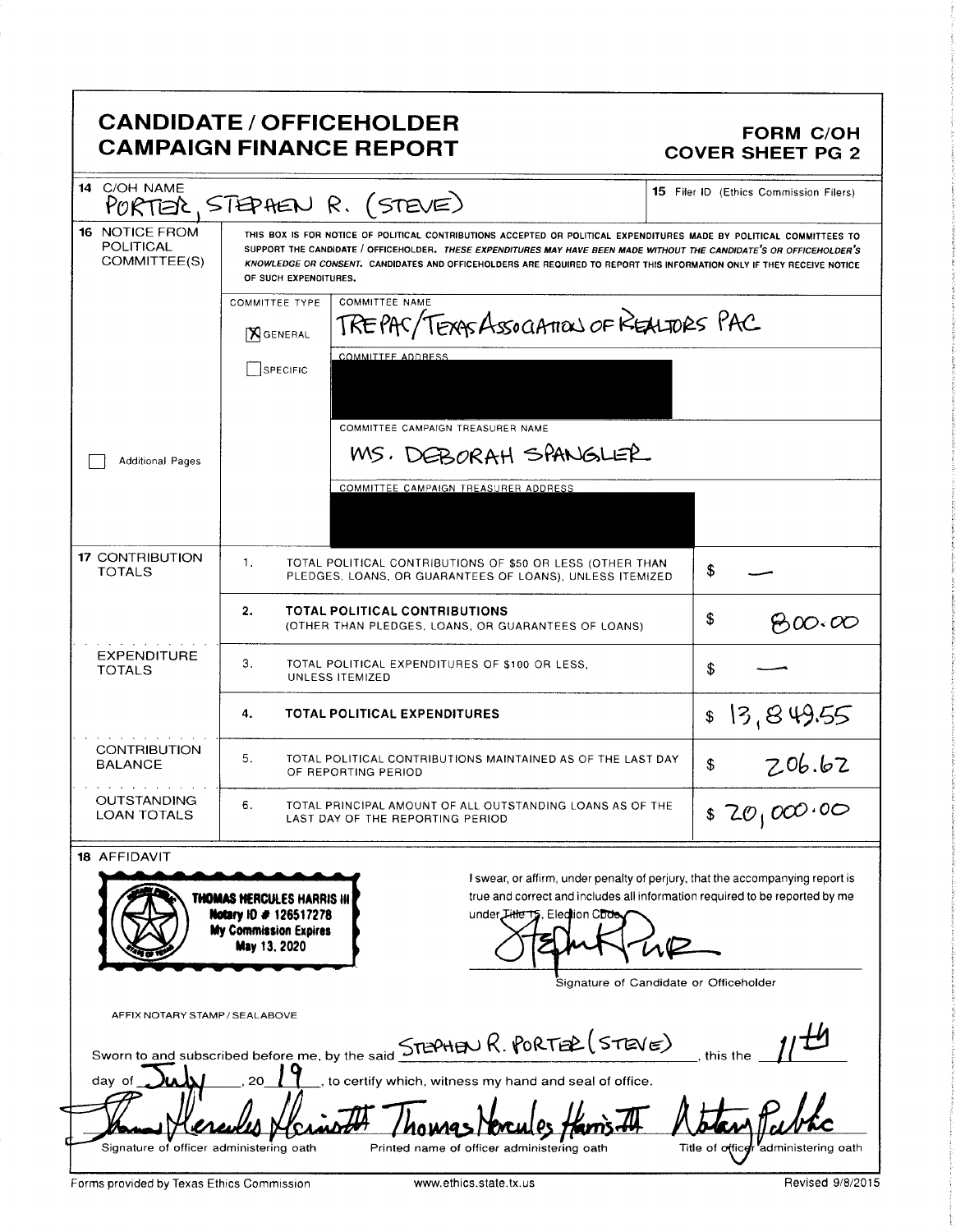# SUBTOTALS - C/OH FORM C/OH

# COVER SHEET PG 3

| 19<br><b>FILER NAME</b>                                                                             | 20 Filer ID (Ethics Commission Filers) |
|-----------------------------------------------------------------------------------------------------|----------------------------------------|
| PORTER, STEPHEN R. (STEVE)                                                                          |                                        |
| 21 SCHEDULE SUBTOTALS<br>NAME OF SCHEDULE                                                           | <b>SUBTOTAL</b><br><b>AMOUNT</b>       |
| $\vert\chi\vert$<br>1.<br>SCHEDULE A1: MONETARY POLITICAL CONTRIBUTIONS                             | \$<br>800.00                           |
| 2.<br>SCHEDULE A2: NON-MONETARY (IN-KIND) POLITICAL CONTRIBUTIONS                                   | \$                                     |
| З.<br>SCHEDULE B: PLEDGED CONTRIBUTIONS                                                             | \$                                     |
| <b>SCHEDULE E: LOANS</b><br>4.                                                                      | \$                                     |
| $\bowtie$<br>5.<br>SCHEDULE F1: POLITICAL EXPENDITURES MADE FROM POLITICAL CONTRIBUTIONS            | \$11,319.62                            |
| 6.<br>SCHEDULE F2: UNPAID INCURRED OBLIGATIONS                                                      | \$                                     |
| 7.<br>SCHEDULE F3: PURCHASE OF INVESTMENTS MADE FROM POLITICAL CONTRIBUTIONS                        | \$                                     |
| $\mathsf{X}$<br>8.<br>SCHEDULE F4: EXPENDITURES MADE BY CREDIT CARD                                 | \$2,52,95                              |
| 9.<br>SCHEDULE G: POLITICAL EXPENDITURES MADE FROM PERSONAL FUNDS                                   | \$                                     |
| 10.<br>SCHEDULE H: PAYMENT MADE FROM POLITICAL CONTRIBUTIONS TO A BUSINESS OF C/OH                  | \$                                     |
| 11.<br>SCHEDULE I: NON-POLITICAL EXPENDITURES MADE FROM POLITICAL CONTRIBUTIONS                     | \$                                     |
| SCHEDULE K: INTEREST, CREDITS, GAINS, REFUNDS, AND CONTRIBUTIONS<br>12.<br><b>RETURNED TO FILER</b> | \$                                     |
|                                                                                                     |                                        |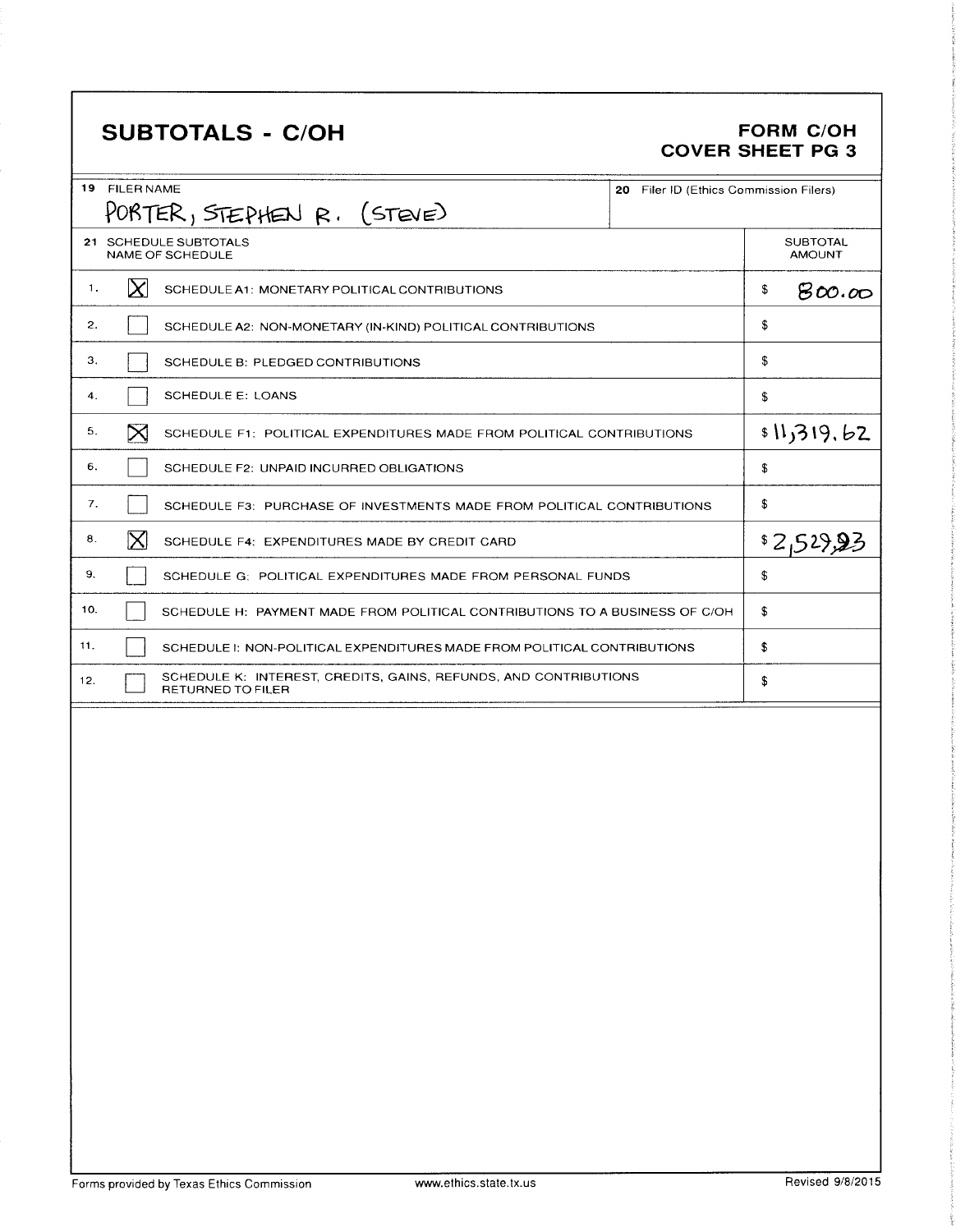|                   | <b>MONETARY POLITICAL CONTRIBUTIONS</b>                                                                                                                        | <b>SCHEDULE A1</b>                      |
|-------------------|----------------------------------------------------------------------------------------------------------------------------------------------------------------|-----------------------------------------|
|                   | The Instruction Guide explains how to complete this form.                                                                                                      | 1 Total pages Schedule A1:              |
| 2 FILER NAME      | PORTER, STEPHEN R.<br>(STEVE)                                                                                                                                  | 3 Filer ID (Ethics Commission Filers)   |
| 4 Date<br>4/25/19 | 5 Full name of contributor<br>TIM HOWARD<br>State; Zip Code<br>6 Contributor address;<br>City;                                                                 | 7 Amount of contribution (\$)<br>400.00 |
| 8                 | Principal occupation / Job title (See Instructions)<br>Employer (See Instructions)<br>9                                                                        |                                         |
| Date              | Full name of contributor                                                                                                                                       | Amount of contribution (\$)             |
| 5 2 19            | HOME PAC<br>City; State; Zip Code<br>Contributor address;                                                                                                      | 4500.00                                 |
|                   | <b>Employer (See Instructions)</b><br>Principal occupation / Job title (See Instructions)                                                                      |                                         |
| Date              | Full name of contributor                                                                                                                                       | Amount of contribution (\$)             |
| $5 5 $ 19         | RUTH& RICK BARRETT<br>State:<br>Zip Code<br>Contributor address;<br>City,                                                                                      | \$700.00                                |
|                   | <b>Employer (See Instructions)</b><br>Principal occupation / Job title (See Instructions)                                                                      |                                         |
| Date              | Full name of contributor<br>$\Box$ out-of-state PAC (ID#:                                                                                                      | Amount of contribution (\$)             |
|                   | Contributor address;<br>State; Zip Code<br>City;                                                                                                               |                                         |
|                   | Employer (See Instructions)<br>Principal occupation / Job title (See Instructions)                                                                             |                                         |
|                   |                                                                                                                                                                |                                         |
|                   |                                                                                                                                                                |                                         |
|                   | ATTACH ADDITIONAL COPIES OF THIS SCHEDULE AS NEEDED<br>If contributor is out-of-state PAC, please see instruction guide for additional reporting requirements. |                                         |
|                   | www.ethics.state.tx.us<br>Forms provided by Texas Ethics Commission                                                                                            | Revised 9/8/2015                        |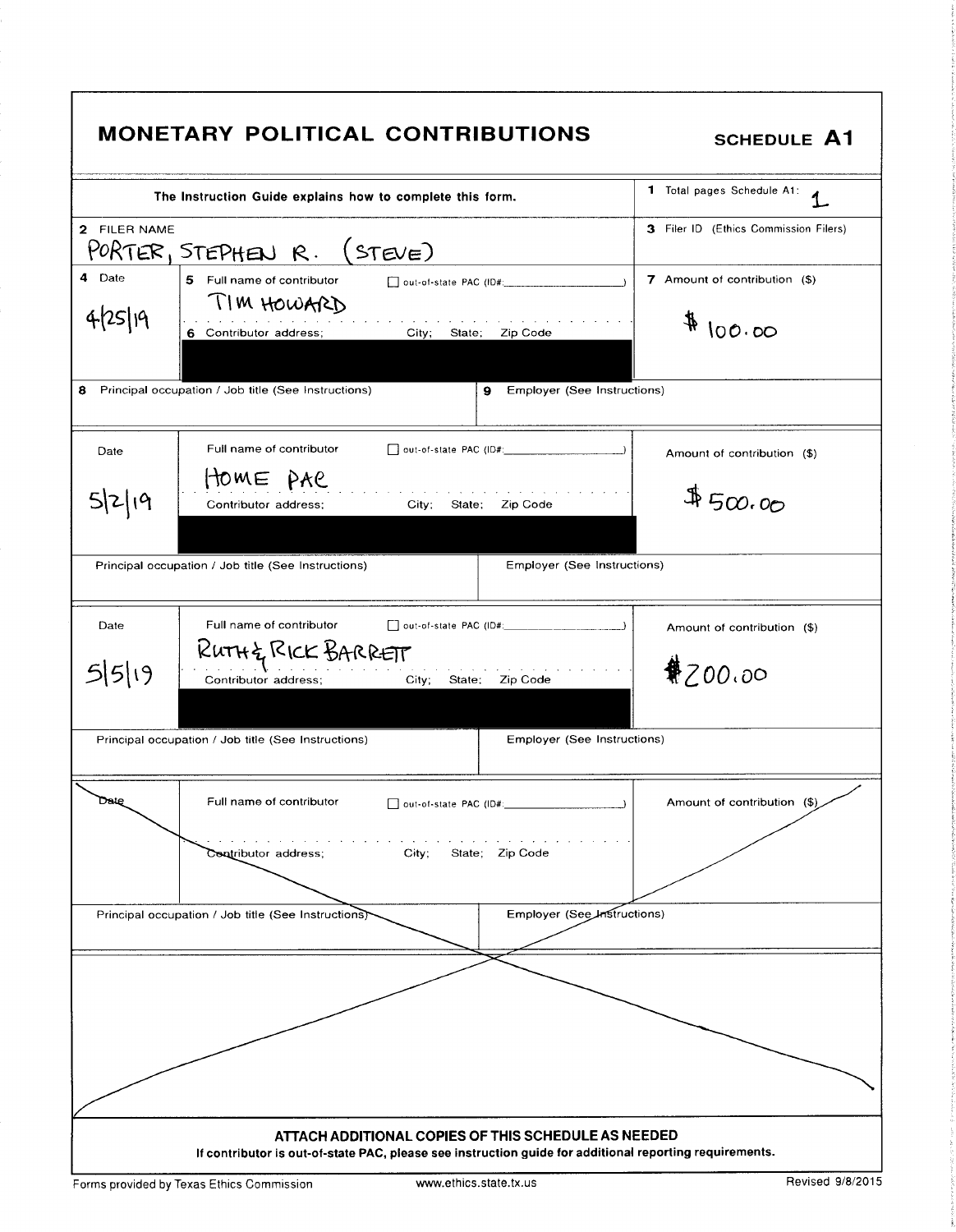### POLITICAL EXPENDITURES MADE FROM POLITICAL CONTRIBUTIONS SCHEDULE F1

| <b>EXPENDITURE CATEGORIES FOR BOX 8(a)</b>                                                                                                                                     |                                                                                                                                                                       |                                                                                                                                               |                                                                                                                                                                                           |
|--------------------------------------------------------------------------------------------------------------------------------------------------------------------------------|-----------------------------------------------------------------------------------------------------------------------------------------------------------------------|-----------------------------------------------------------------------------------------------------------------------------------------------|-------------------------------------------------------------------------------------------------------------------------------------------------------------------------------------------|
| Advertising Expense<br>Accounting/Banking<br><b>Consulting Expense</b><br>Contributions/Donations Made By<br>Candidate/Officeholder/Political Committee<br>Credit Card Payment | Event Expense<br>Fees<br>Food/Beverage Expense<br>Gift/Awards/Memorials Expense<br><b>Legal Services</b><br>The Instruction Guide explains how to complete this form. | Loan Repayment/Reimbursement<br>Office Overhead/Rental Expense<br>Polling Expense<br><b>Printing Expense</b><br>Salaries/Wages/Contract Labor | Solicitation/Fundraising Expense<br>Transportation Equipment & Related Expense<br><b>Travel In District</b><br><b>Travel Out Of District</b><br>Other (enter a category not listed above) |
| 1 Total pages Schedule F1: 2 FILER NAME<br>10F3                                                                                                                                | PORTER, STEPHEN $R.$ (STEVE)                                                                                                                                          |                                                                                                                                               | 3 Filer ID (Ethics Commission Filers)                                                                                                                                                     |
| 4 Date<br>4-26-19                                                                                                                                                              | 5 Payee name<br>PAMELA PRINTING                                                                                                                                       |                                                                                                                                               |                                                                                                                                                                                           |
| $6$ Amount $(3)$                                                                                                                                                               | 7 Payee address:<br>City; State; Zip Code                                                                                                                             |                                                                                                                                               |                                                                                                                                                                                           |
| 4,218.08                                                                                                                                                                       |                                                                                                                                                                       |                                                                                                                                               |                                                                                                                                                                                           |
| 8<br><b>PURPOSE</b><br>OF<br><b>EXPENDITURE</b>                                                                                                                                | (a) Category (See Categories listed at the top of this schedule)<br>Advertising Expense                                                                               | (b) Description<br>Post card & Letters                                                                                                        | Check if travel outside of Texas. Complete Schedule T.<br>Check if Austin, TX, officeholder living expense                                                                                |
| <b>9</b> Complete ONLY if direct<br>expenditure to benefit C/OH                                                                                                                | Candidate / Officeholder name                                                                                                                                         | Office sought                                                                                                                                 | Office held                                                                                                                                                                               |
| Date                                                                                                                                                                           | Payee name                                                                                                                                                            |                                                                                                                                               |                                                                                                                                                                                           |
| 4-30-19                                                                                                                                                                        | ICENHOWER CONSULTING                                                                                                                                                  |                                                                                                                                               |                                                                                                                                                                                           |
| Amount (\$)                                                                                                                                                                    | Payee address;<br>State; Zip Code<br>City;                                                                                                                            |                                                                                                                                               |                                                                                                                                                                                           |
| 830.00                                                                                                                                                                         |                                                                                                                                                                       |                                                                                                                                               |                                                                                                                                                                                           |
| <b>PURPOSE</b><br>OF<br><b>EXPENDITURE</b>                                                                                                                                     | Category (See Categories listed at the top of this schedule)<br>Consulting expense                                                                                    | Description                                                                                                                                   | Check if travel outside of Texas. Complete Schedule T.<br>Check if Austin, TX, officeholder living expense                                                                                |
| Complete ONLY if direct<br>expenditure to benefit C/OH                                                                                                                         | Candidate / Officeholder name                                                                                                                                         | Office sought                                                                                                                                 | Office held                                                                                                                                                                               |
| Date                                                                                                                                                                           | Payee name                                                                                                                                                            |                                                                                                                                               |                                                                                                                                                                                           |
| $5 - 1 - 19$                                                                                                                                                                   | MAGANA MEDIA                                                                                                                                                          |                                                                                                                                               |                                                                                                                                                                                           |
| Amount (\$)                                                                                                                                                                    | Payee address:<br>State;<br>City; :                                                                                                                                   | Zip Code                                                                                                                                      |                                                                                                                                                                                           |
| 1,800.00                                                                                                                                                                       |                                                                                                                                                                       |                                                                                                                                               |                                                                                                                                                                                           |
| <b>PURPOSE</b><br>ОF<br><b>EXPENDITURE</b>                                                                                                                                     | Category (See Categories listed at the top of this schedule)<br>Consulting Expense                                                                                    | Description<br>Media                                                                                                                          | Check if travel outside of Texas. Complete Schedule T.<br>Check if Austin, TX, officeholder living expense                                                                                |
| Complete ONLY if direct<br>expenditure to benefit C/OH                                                                                                                         | Candidate / Officeholder name                                                                                                                                         | Office sought                                                                                                                                 | Office held                                                                                                                                                                               |
| ATTACH ADDITIONAL COPIES OF THIS SCHEDULE AS NEEDED                                                                                                                            |                                                                                                                                                                       |                                                                                                                                               |                                                                                                                                                                                           |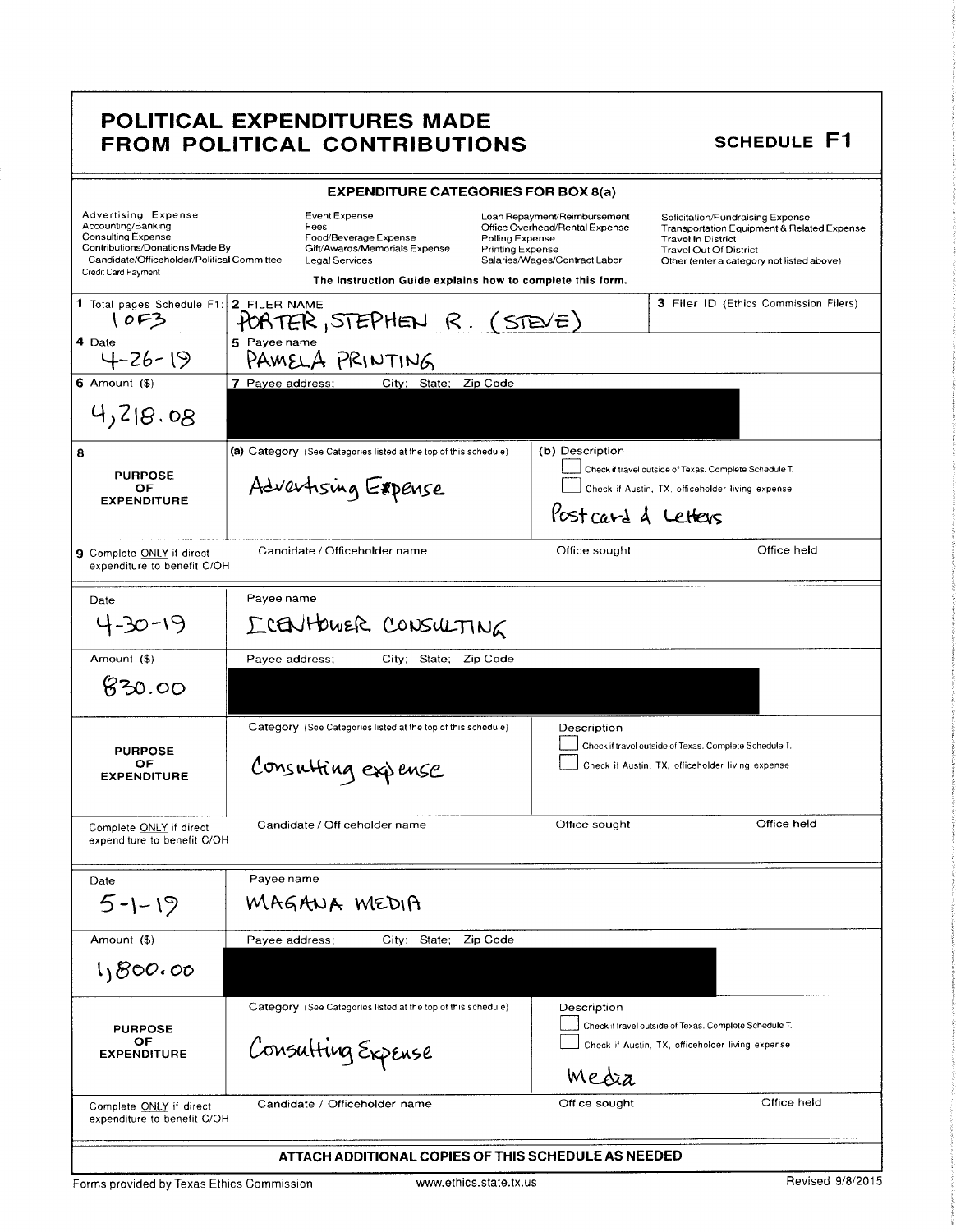### POLITICAL EXPENDITURES MADE FROM POLITICAL CONTRIBUTIONS SCHEDULE F1

|                                                                                                                                                                         | <b>EXPENDITURE CATEGORIES FOR BOX 8(a)</b>                                                                                                                                                                                                   |                                                                                                 |                                                                                                                                                                                           |
|-------------------------------------------------------------------------------------------------------------------------------------------------------------------------|----------------------------------------------------------------------------------------------------------------------------------------------------------------------------------------------------------------------------------------------|-------------------------------------------------------------------------------------------------|-------------------------------------------------------------------------------------------------------------------------------------------------------------------------------------------|
| Advertising Expense<br>Accounting/Banking<br>Consulting Expense<br>Contributions/Donations Made By<br>Candidate/Officeholder/Political Committee<br>Credit Card Payment | Event Expense<br>Fees<br>Food/Beverage Expense<br>Polling Expense<br>Gift/Awards/Memorials Expense<br><b>Printing Expense</b><br><b>Legal Services</b><br>The Instruction Guide explains how to complete this form.                          | Loan Repayment/Reimbursement<br>Office Overhead/Rental Expense<br>Salaries/Wages/Contract Labor | Solicitation/Fundraising Expense<br>Transportation Equipment & Related Expense<br><b>Travel In District</b><br><b>Travel Out Of District</b><br>Other (enter a category not listed above) |
|                                                                                                                                                                         | T Total pages Schedule F1: 2 FILER NAME<br>2 of 3 PORTER, STEPHEN R. (STEVE)                                                                                                                                                                 |                                                                                                 | 3 Filer ID (Ethics Commission Filers)                                                                                                                                                     |
| 4 Date<br>$5 - 8 - 19$                                                                                                                                                  | 5 Payee name<br>CLASSIC MESSAGING                                                                                                                                                                                                            |                                                                                                 |                                                                                                                                                                                           |
| $6$ Amount $($ )                                                                                                                                                        | 7 Payee address;<br>City: State: Zip Code                                                                                                                                                                                                    |                                                                                                 |                                                                                                                                                                                           |
| 135.31                                                                                                                                                                  |                                                                                                                                                                                                                                              |                                                                                                 |                                                                                                                                                                                           |
| 8<br><b>PURPOSE</b><br>OF<br><b>EXPENDITURE</b>                                                                                                                         | (b) Description<br>(a) Category (See Categories listed at the top of this schedule)<br>Check if travel outside of Texas. Complete Schedule T.<br>Advertising Expense<br>Check if Austin, TX. officeholder living expense<br>Voice broad cast |                                                                                                 |                                                                                                                                                                                           |
| 9 Complete ONLY if direct<br>expenditure to benefit C/OH                                                                                                                | Candidate / Officeholder name                                                                                                                                                                                                                | Office sought                                                                                   | Office held                                                                                                                                                                               |
| Date                                                                                                                                                                    | Payee name                                                                                                                                                                                                                                   |                                                                                                 |                                                                                                                                                                                           |
| $5 - 15 - 19$                                                                                                                                                           | Chase Card Services                                                                                                                                                                                                                          |                                                                                                 |                                                                                                                                                                                           |
| Amount (\$)                                                                                                                                                             | City; State; Zip Code<br>Payee address:                                                                                                                                                                                                      |                                                                                                 |                                                                                                                                                                                           |
| 3,426.93                                                                                                                                                                |                                                                                                                                                                                                                                              |                                                                                                 |                                                                                                                                                                                           |
| <b>PURPOSE</b><br>OF<br><b>EXPENDITURE</b>                                                                                                                              | Category (See Categories listed at the top of this schedule)<br>Credit card payment                                                                                                                                                          | Description                                                                                     | Check if travel outside of Texas. Complete Schedule T.<br>Check if Austin, TX, officeholder living expense                                                                                |
| Complete ONLY if direct<br>expenditure to benefit C/OH                                                                                                                  | Candidate / Officeholder name                                                                                                                                                                                                                | Office sought                                                                                   | Office held                                                                                                                                                                               |
| Date                                                                                                                                                                    | Payee name                                                                                                                                                                                                                                   |                                                                                                 |                                                                                                                                                                                           |
| $5 - 15 - 19$                                                                                                                                                           | AB Communications                                                                                                                                                                                                                            |                                                                                                 |                                                                                                                                                                                           |
| Amount (\$)                                                                                                                                                             | City: State;<br>Zip Code<br>Payee address;                                                                                                                                                                                                   |                                                                                                 |                                                                                                                                                                                           |
| 400.00                                                                                                                                                                  |                                                                                                                                                                                                                                              |                                                                                                 |                                                                                                                                                                                           |
| <b>PURPOSE</b>                                                                                                                                                          | Category (See Categories listed at the top of this schedule)                                                                                                                                                                                 | Description                                                                                     | Check if travel outside of Texas. Complete Schedule T.                                                                                                                                    |
| ОF<br><b>EXPENDITURE</b>                                                                                                                                                | Advertising Expense                                                                                                                                                                                                                          |                                                                                                 | Check if Austin, TX, officeholder living expense<br>$Singn$ installation/delivery                                                                                                         |
| Complete ONLY if direct<br>expenditure to benefit C/OH                                                                                                                  | Candidate / Officeholder name                                                                                                                                                                                                                | Office sought                                                                                   | Office held                                                                                                                                                                               |
|                                                                                                                                                                         | ATTACH ADDITIONAL COPIES OF THIS SCHEDULE AS NEEDED                                                                                                                                                                                          |                                                                                                 |                                                                                                                                                                                           |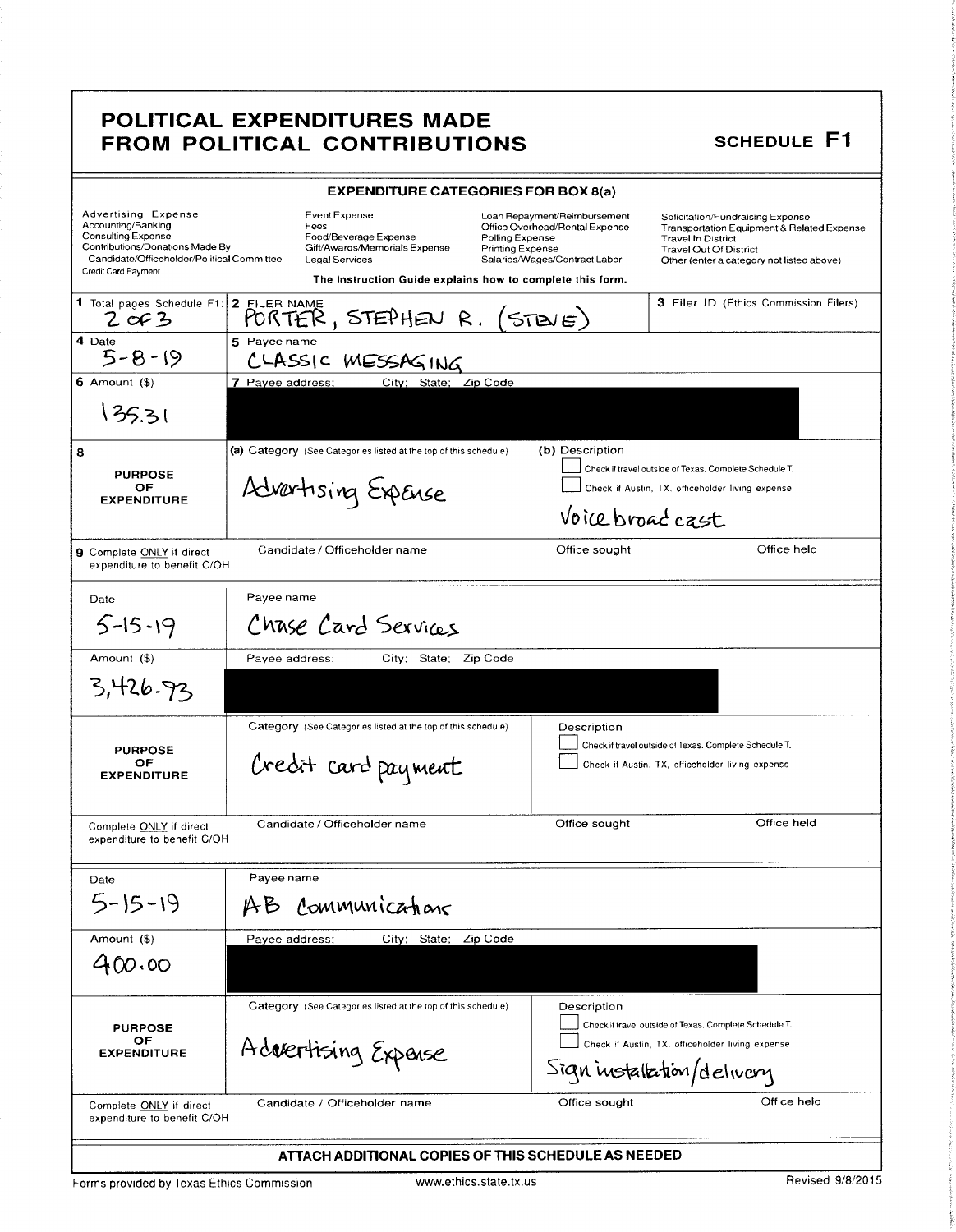#### POLITICAL EXPENDITURES MADE FROM POLITICAL CONTRIBUTIONS SCHEDULE F1

| <b>EXPENDITURE CATEGORIES FOR BOX 8(a)</b>                                                                                                                                     |                                                                                                                                                                       |                                                                                                                                               |                                                                                                                                                                                           |
|--------------------------------------------------------------------------------------------------------------------------------------------------------------------------------|-----------------------------------------------------------------------------------------------------------------------------------------------------------------------|-----------------------------------------------------------------------------------------------------------------------------------------------|-------------------------------------------------------------------------------------------------------------------------------------------------------------------------------------------|
| <b>Advertising Expense</b><br>Accounting/Banking<br>Consulting Expense<br>Contributions/Donations Made By<br>Candidate/Officeholder/Political Committee<br>Credit Card Payment | Event Expense<br>Fees<br>Food/Beverage Expense<br>Gift/Awards/Memorials Expense<br><b>Legal Services</b><br>The Instruction Guide explains how to complete this form. | Loan Repayment/Reimbursement<br>Office Overhead/Rental Expense<br>Polling Expense<br><b>Printing Expense</b><br>Salaries/Wages/Contract Labor | Solicitation/Fundraising Expense<br>Transportation Equipment & Related Expense<br><b>Travel In District</b><br><b>Travel Out Of District</b><br>Other (enter a category not listed above) |
| 1 Total pages Schedule F1: 2 FILER NAME<br>ろのう                                                                                                                                 | STEP HEN R. (STEVE)<br>PORTER                                                                                                                                         |                                                                                                                                               | 3 Filer ID (Ethics Commission Filers)                                                                                                                                                     |
| 4 Date<br>$5 - 29 - 19$                                                                                                                                                        | 5 Pavee name<br>WIKE SCOTT                                                                                                                                            |                                                                                                                                               |                                                                                                                                                                                           |
| $6$ Amount $(6)$                                                                                                                                                               | 7 Payee address:<br>City; State; Zip Code                                                                                                                             |                                                                                                                                               |                                                                                                                                                                                           |
| 500.00                                                                                                                                                                         |                                                                                                                                                                       |                                                                                                                                               |                                                                                                                                                                                           |
| 8<br><b>PURPOSE</b><br>OF<br><b>EXPENDITURE</b>                                                                                                                                | (a) Category (See Categories listed at the top of this schedule)<br>Advertising Expense                                                                               | (b) Description<br>Graphics design                                                                                                            | Check if travel outside of Texas. Complete Schedule T.<br>Check if Austin, TX, officeholder living expense                                                                                |
| 9 Complete ONLY if direct<br>expenditure to benefit C/OH                                                                                                                       | Candidate / Officeholder name                                                                                                                                         | Office sought                                                                                                                                 | Office held                                                                                                                                                                               |
| Date<br>Various                                                                                                                                                                | Payee name<br>tay va                                                                                                                                                  |                                                                                                                                               |                                                                                                                                                                                           |
| Amount (\$)                                                                                                                                                                    | Payee address;<br>City; State; Zip Code                                                                                                                               |                                                                                                                                               |                                                                                                                                                                                           |
| 9.30                                                                                                                                                                           |                                                                                                                                                                       |                                                                                                                                               |                                                                                                                                                                                           |
| <b>PURPOSE</b><br>ОF<br><b>EXPENDITURE</b>                                                                                                                                     | Category (See Categories listed at the top of this schedule)<br>Fees                                                                                                  | Description                                                                                                                                   | Check if travel outside of Texas. Complete Schedule T.<br>Check if Austin, TX, officeholder living expense                                                                                |
| Complete ONLY if direct<br>expenditure to benefit C/OH                                                                                                                         | Candidate / Officeholder name                                                                                                                                         | Office sought                                                                                                                                 | Office held                                                                                                                                                                               |
| Date                                                                                                                                                                           | Payee name                                                                                                                                                            |                                                                                                                                               |                                                                                                                                                                                           |
| Amount (\$)                                                                                                                                                                    | Payee address;<br>City: State: Zip Code                                                                                                                               |                                                                                                                                               |                                                                                                                                                                                           |
| <b>PURPOSE</b><br>ОF<br><b>EXPENDITURE</b>                                                                                                                                     | Category (See Categories listed at the top of this schedule)                                                                                                          | Description                                                                                                                                   | Check if travel outside of Texas. Complete Schedule T.<br>Check if Austin, TX, officeholder living expense                                                                                |
| Complete ONLY if direct<br>expenditure to benefit C/OH                                                                                                                         | Candidate / Officeholder name                                                                                                                                         | Office sought                                                                                                                                 | Office held                                                                                                                                                                               |
| ATTACH ADDITIONAL COPIES OF THIS SCHEDULE AS NEEDED                                                                                                                            |                                                                                                                                                                       |                                                                                                                                               |                                                                                                                                                                                           |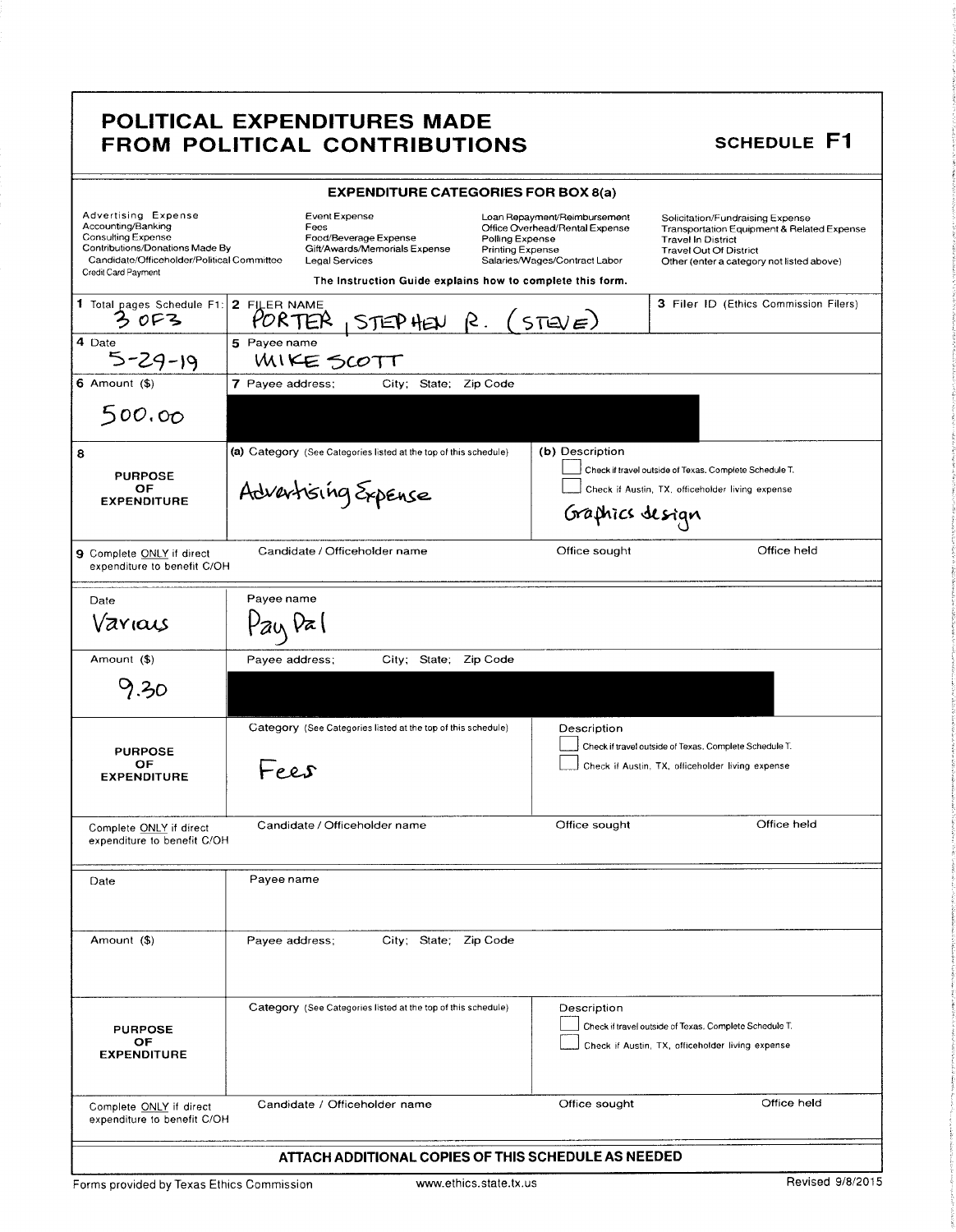|                                                                                                                                                                | <b>EXPENDITURES MADE BY CREDIT CARD</b>                                                                                                                                                                                                       |                                                                | <b>SCHEDULE F4</b>                                                                                                                                                                        |  |  |
|----------------------------------------------------------------------------------------------------------------------------------------------------------------|-----------------------------------------------------------------------------------------------------------------------------------------------------------------------------------------------------------------------------------------------|----------------------------------------------------------------|-------------------------------------------------------------------------------------------------------------------------------------------------------------------------------------------|--|--|
|                                                                                                                                                                | <b>EXPENDITURE CATEGORIES FOR BOX 10(a)</b>                                                                                                                                                                                                   |                                                                |                                                                                                                                                                                           |  |  |
| <b>Advertising Expense</b><br>Accounting/Banking<br><b>Consulting Expense</b><br>Contributions/Donations Made By<br>Candidate/Officeholder/Political Committee | Event Expense<br>Fees<br>Food/Beverage Expense<br>Polling Expense<br>Gift/Awards/Memorials Expense<br>Printing Expense<br><b>Legal Services</b><br>Salaries/Wages/Contract Labor<br>The Instruction Guide explains how to complete this form. | Loan Repayment/Reimbursement<br>Office Overhead/Rental Expense | Solicitation/Fundraising Expense<br>Transportation Equipment & Related Expense<br><b>Travel In District</b><br><b>Travel Out Of District</b><br>Other (enter a category not listed above) |  |  |
| <b>1</b> Total pages Schedule F4:                                                                                                                              | 2 FILER NAME                                                                                                                                                                                                                                  |                                                                | <b>3 Filer ID (Ethics Commission Filers)</b>                                                                                                                                              |  |  |
| 10FZ                                                                                                                                                           | PORTER, STEPHEN $R.$ (STEVE)                                                                                                                                                                                                                  |                                                                |                                                                                                                                                                                           |  |  |
|                                                                                                                                                                | 4 TOTAL OF UNITEMIZED EXPENDITURES CHARGED TO A CREDIT CARD                                                                                                                                                                                   |                                                                | \$                                                                                                                                                                                        |  |  |
| 5 Date<br>$4 - 29 - 19$                                                                                                                                        | 6 Payee name<br>PT. BEND STAR                                                                                                                                                                                                                 |                                                                |                                                                                                                                                                                           |  |  |
| 7 Amount $($)$                                                                                                                                                 | 8 Payee address;<br>City, State; Zip Code                                                                                                                                                                                                     |                                                                |                                                                                                                                                                                           |  |  |
| 622.00                                                                                                                                                         |                                                                                                                                                                                                                                               |                                                                |                                                                                                                                                                                           |  |  |
| 9<br><b>TYPE OF</b><br><b>EXPENDITURE</b>                                                                                                                      | Political<br>Non-Political                                                                                                                                                                                                                    |                                                                |                                                                                                                                                                                           |  |  |
| 10                                                                                                                                                             | (a) Category (See Categories listed at the top of this schedule)                                                                                                                                                                              | (b) Description                                                |                                                                                                                                                                                           |  |  |
| <b>PURPOSE</b><br>OF<br><b>EXPENDITURE</b>                                                                                                                     | Advertising Expense                                                                                                                                                                                                                           |                                                                | Check if travel outside of Texas, Complete Schedule T.<br>Check if Austin, TX, officeholder living expense                                                                                |  |  |
| <b>11</b> Complete ONLY if direct<br>expenditure to benefit C/OH                                                                                               | Candidate / Officeholder name                                                                                                                                                                                                                 | Office sought                                                  | Office held                                                                                                                                                                               |  |  |
| Date                                                                                                                                                           | Payee name<br>In * TECH STUDIOS                                                                                                                                                                                                               |                                                                |                                                                                                                                                                                           |  |  |
| Amount (\$)                                                                                                                                                    | City; State; Zip Code<br>Payee address;                                                                                                                                                                                                       |                                                                |                                                                                                                                                                                           |  |  |
| 16.24                                                                                                                                                          |                                                                                                                                                                                                                                               |                                                                |                                                                                                                                                                                           |  |  |
| <b>TYPE OF</b><br><b>EXPENDITURE</b>                                                                                                                           | Non-Political<br>Political                                                                                                                                                                                                                    |                                                                |                                                                                                                                                                                           |  |  |
| <b>PURPOSE</b><br>ОF<br><b>EXPENDITURE</b>                                                                                                                     | Category (See Categories listed at the top of this schedule)<br>Advertising Expense                                                                                                                                                           | Description                                                    | Check if travel outside of Texas. Complete Schedule T.<br>Check if Austin, TX, officeholder living expense<br>Text messaging                                                              |  |  |
| Complete ONLY if direct<br>expenditure to benefit C/OH                                                                                                         | Candidate / Officeholder name                                                                                                                                                                                                                 | Office sought                                                  | Office held                                                                                                                                                                               |  |  |
|                                                                                                                                                                |                                                                                                                                                                                                                                               |                                                                |                                                                                                                                                                                           |  |  |
|                                                                                                                                                                | ATTACH ADDITIONAL COPIES OF THIS SCHEDULE AS NEEDED                                                                                                                                                                                           |                                                                |                                                                                                                                                                                           |  |  |
| Forms provided by Texas Ethics Commission                                                                                                                      | www.ethics.state.tx.us                                                                                                                                                                                                                        |                                                                | Revised 9/8/2015                                                                                                                                                                          |  |  |

 $\mathbf{r}$